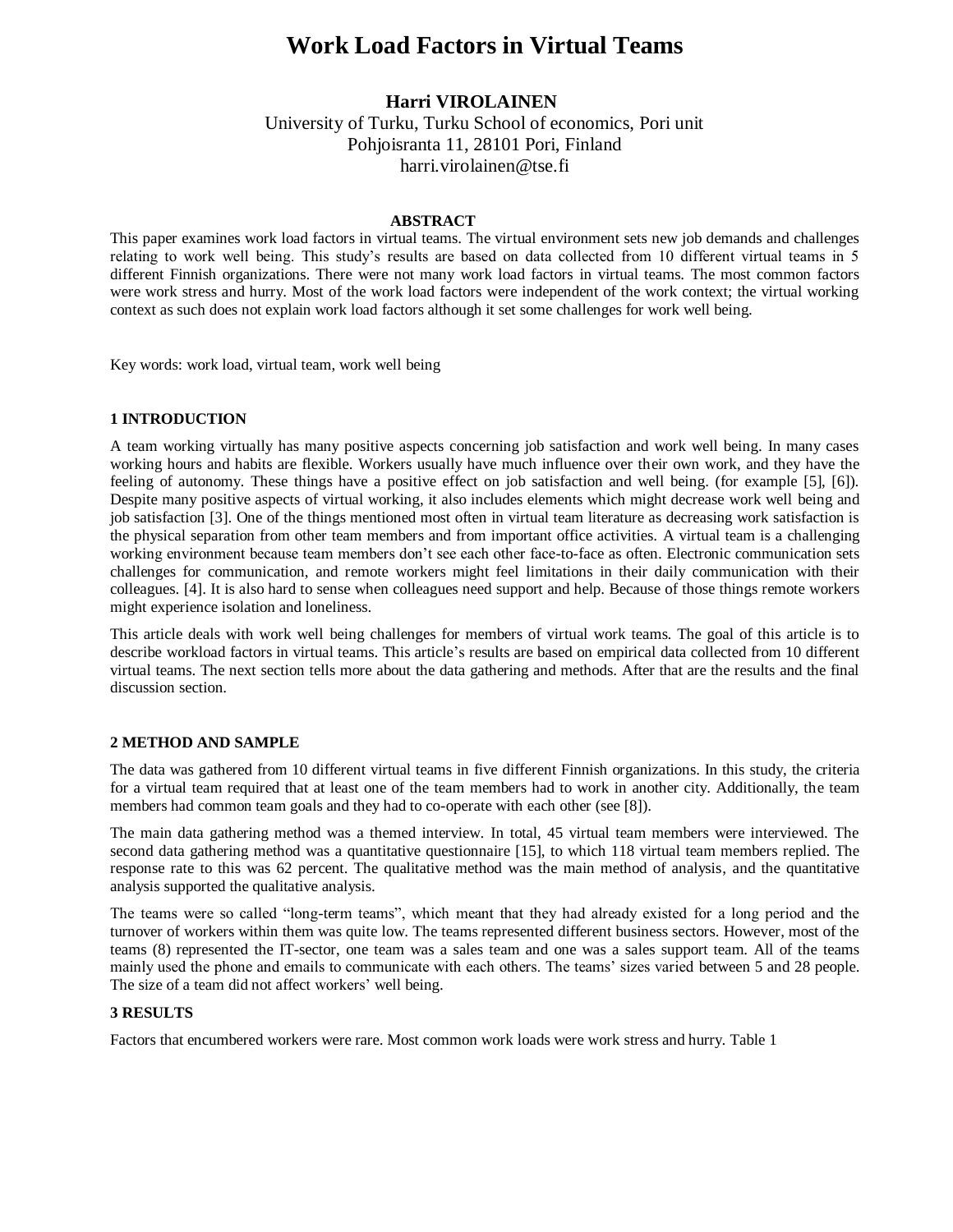| Work load factor                       | Mean | <b>SD</b> |
|----------------------------------------|------|-----------|
| Mobbing                                | 4,75 | 0,54      |
| Gratuitous surveillance                | 4,35 | 0,67      |
| Lack of trust                          | 4,15 | 0,76      |
| Fear of expressing opinions            | 4,14 | 0,80      |
| Fear of failure                        | 4,10 | 0,70      |
| Underestimating team members           | 4,04 | 0,77      |
| Excessive bureaucracy                  | 3,88 | 0,90      |
| Personnel disagreements                | 3,80 | 0,83      |
| Unsolvable problems                    | 3,79 | 0,90      |
| Misunderstandings between team members | 3,61 | 0,78      |
| Work stress                            | 2,50 | 0,92      |
| Hurry                                  | 2,04 | 0,78      |

In the virtual team context, increasing conflict risk factors include misunderstandings between colleagues, limited possibility for spontaneous communication and feelings of insecurity (see [16]). Despite the risk factors, mobbing and conflicts between team members were rare in virtual teams. Almost all teams' members (95%) felt that there existed only quite a little mobbing. Also in other virtual teams' studies mobbing has mentioned to be rare (for example [16], [20], [21]). In general, if conflicts between team members existed it was felt to weaken the organizational climate and we-spirit substantially. Positive aspect of virtual teams is that personal conflicts seldom arise because atmosphere is not crowded (see also [12]). Although cliquey tele-offices are one risk factor. In one team, one tele-office was felt to be cliquey and workers in other tele-offices felt the situation troublesome (see also [18]). Communication, support and cooperation between team members were not felt to be functional. Conflict situations were related for lacking communication outside the tele-office and for weak co-operation between tele-offices. In this case virtual working was felt positive because remote workers didn't have to deal with each other daily, and that way neither conflict situation was sensed. On the one hand, virtual working did not take away the problem. Weak -functioning communication and co-operation harmed development of work and, instead of co-operating, workers had to settle for working on their own. In some cases this encouraged disunity and even feelings of discrimination. It was felt hard to interfere in conflicts between team members especially when working virtually. Team experts tell about their negative experiences about cliquey tele-offices:

*I don't call to Pori. It is personal chemistry thing. I'm not accepted in there. To these persons I can't call although they do same work as I. It has always been this way.* 

#### *I can't say that I belong to group in any way because I'm not on the spot and they don't share information.*

Other scholars have reported similar results. Solving conflicts in virtual teams is hard and more difficult than in face-toface teams (for example [2], [9], [19]). According to Armstrong and Cole [1] study conflicts were expressed, recognized and efforts to solve them were made more quickly if team members worked in the same building. In virtual teams, problems were buried and left unsolved. Team members who worked at the same office often complained to one another but they did not complain to remote working supervisor before emotions rose to a high level. Step to inform remote supervisor was higher than when supervisor worked at the co-located office.

Team members felt that there existed some rules that directed function of the team. In general, personnel felt that there were not so many rules that they would have interfered with working. Workers liked that, because they appreciated freedom to work and a relaxed atmosphere without too much bureaucracy. There was not too much bureaucracy in any of the teams.

When organization size increased bureaucracy was also felt to increase, and in big organizations possibilities to influence weakened compared to small organizations. Even though there was not so much bureaucracy that it was felt that big organization affected teams' functioning with bureaucracy. Virtual team doesn't exist disconnected inside a big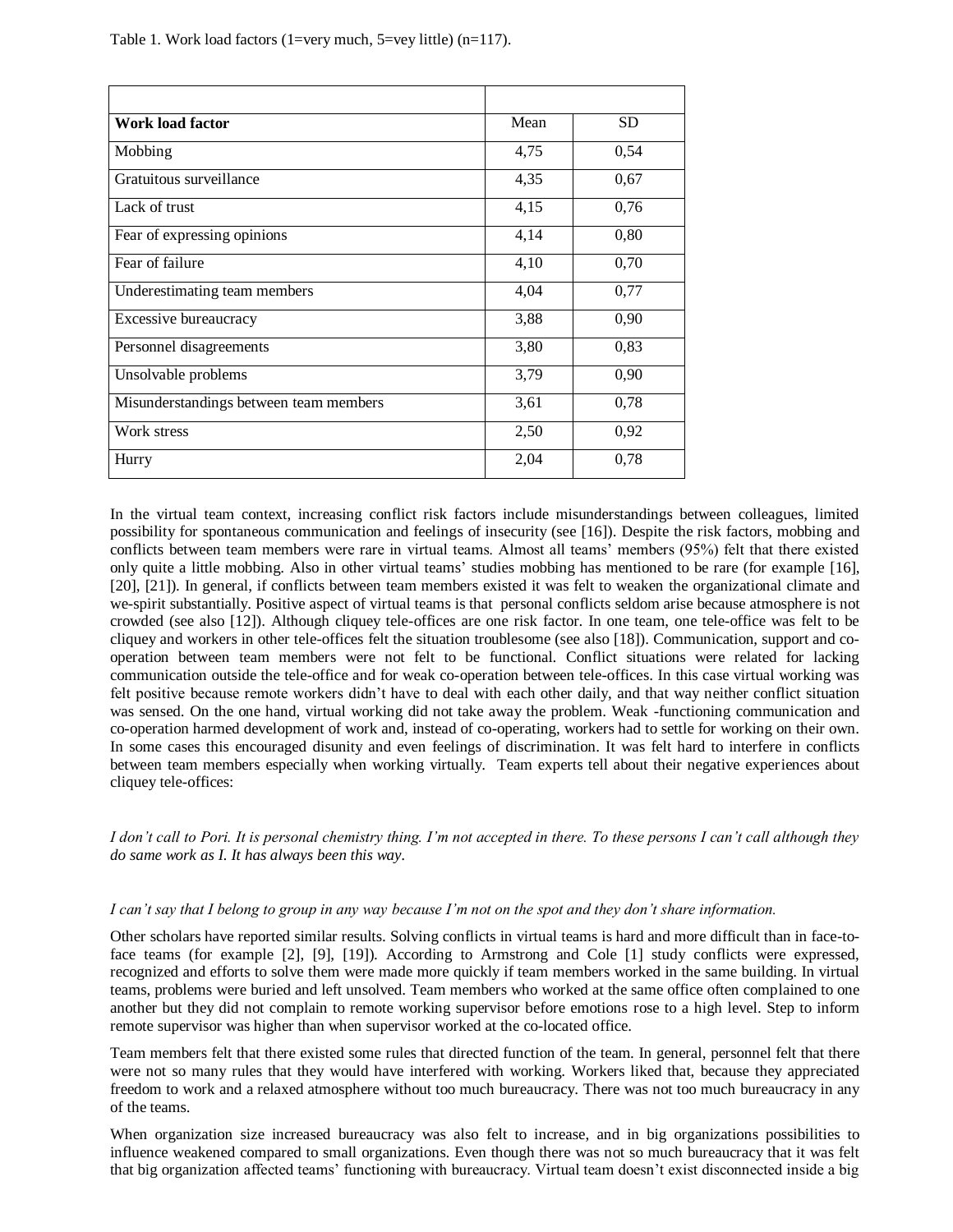organization but big organizations' bureaucracy also affects the virtual team. This was experienced especially in different change situations and when filling paperwork.

Big workloads and hurry negatively affected work climate. Nakari [13] got similar results. In this study 73 % of the virtual team members experienced hurry in their work either pretty much or very much and this was felt to weaken the quality and quantity of communication. Personnel felt that they didn't have enough time for organizational citizenship behavior because they had so much work on their own task.

A feeling of security is one of the basic human needs [11]. An organizational climate which creates a feeling of security supports organization's function. When workers feel security, the climate supports continuing working ability, the courage to receive change, and creativity at work. [14] A feeling of insecurity was the biggest single factor that affected organizational climate. As a whole there existed only little feeling of insecurity in virtual teams, but when insecurity existed its effects were very negative.

Things that created insecurity in virtual teams were: lack of communication and information, exiguous face-to-face time with supervisor and fear of redundancy. A virtual working context demands activity and initiative, especially from remote workers. Remote workers can feel that they don't get as much information as workers at the head office. In this study some of the team members felt sometimes that their colleagues in the head office knew more about their organizations' affairs than they did. In many cases workers in the head office didn't know more than remote workers. Remote workers just assumed that they miss information. This was because there were no clear communication rules and guidelines discussed. Open and well working communication creates a feeling of security for personnel. In this case the virtual working context itself is not the primary cause of feelings of insecurity. The same kind of feelings could also occur in co-located office if communication is not working properly. Feelings of insecurity decreased over time when remote workers noticed that they did not miss any important information.

Some of the remote workers felt insecurity because they seldom saw their supervisor. Some of the workers feared that the supervisor did not know how they have succeeded in their work. They feared that if the supervisor did not know how they have succeeded in their work, they would not get promoted as fast as their colleges who work at the same location with supervisor.

Fear of losing one's job affected organization climate very negatively. If there is a threat of redundancy then it is very hard to develop organization climate. Workers' focus is on maintaining their work. In that kind of situation supervisors' task is to create sense of security by open communication. With the help of open communication, personnel will know what's going to happen and that decreases insecurity. Threat of redundancy can affect organization climate even many years after the threat has passed. Workers can remember these kinds of events even several years afterwards and feeling of insecurity can last years.

Work traveling was not considered as a factor that creates work load. Virtual teams' members felt that traveling was part of the work and the amount of traveling was felt to be suitable. Though some workers mentioned that if there would be a lot more traveling then it would likely create stress and work load because of less time with family. But in this case, workers did not feel that work traveling would have affected their family life tremendously.

Although some of the former studies (for example [1], [7], [10], [17]) mention isolation as a quite typical feature among virtual workers, this is not necessarily the case in every virtual team. In this study, feelings of isolation among team members were quite rare. In remote offices, virtual team members usually had people from other teams to discuss with, and that decreased the feeling of isolation. Kokko et. al. [9] got same kind of results in their research. According to their study, virtual team members had only minor feelings of isolation because they had lots of co-workers from other teams at the same office. Team members did not feel isolation at all if there were at least two team members at the same physical office. Exiguous shared meetings increased the feeling of isolation. Persons who traveled a lot experienced feelings of isolation and loneliness much more compared to other workers.

Workers at the same location alone do not explain exiguity of loneliness and isolation because neither virtual team members who worked at home alone experienced loneliness and isolation. They had chosen working at home of their own will and they were satisfied with the situation even though they had not face-to- face contact with their colleagues as often. Instead they were in daily contact with their colleagues and customers by email and by phone, so there was not communication isolation. Only in a few cases were there momentary feelings of isolation during vacation times when their colleagues were not reachable. Regular communication and reachability can be considered to be essential. Team members describe their feelings of isolation:

*So, here in head office it is different, when you go downstairs you have people from whom you can ask. In there (remote office) you are alone.*

*At first I was alone, but when Tiina came I started to question: do you remember how this is done. At first the communication did not work before Tiina came. It helped a lot. It helped that you can always ask. Well it is possible to phone or send email but it's more difficult compared to situation where it is possible that other comes and shows, that put that over there.*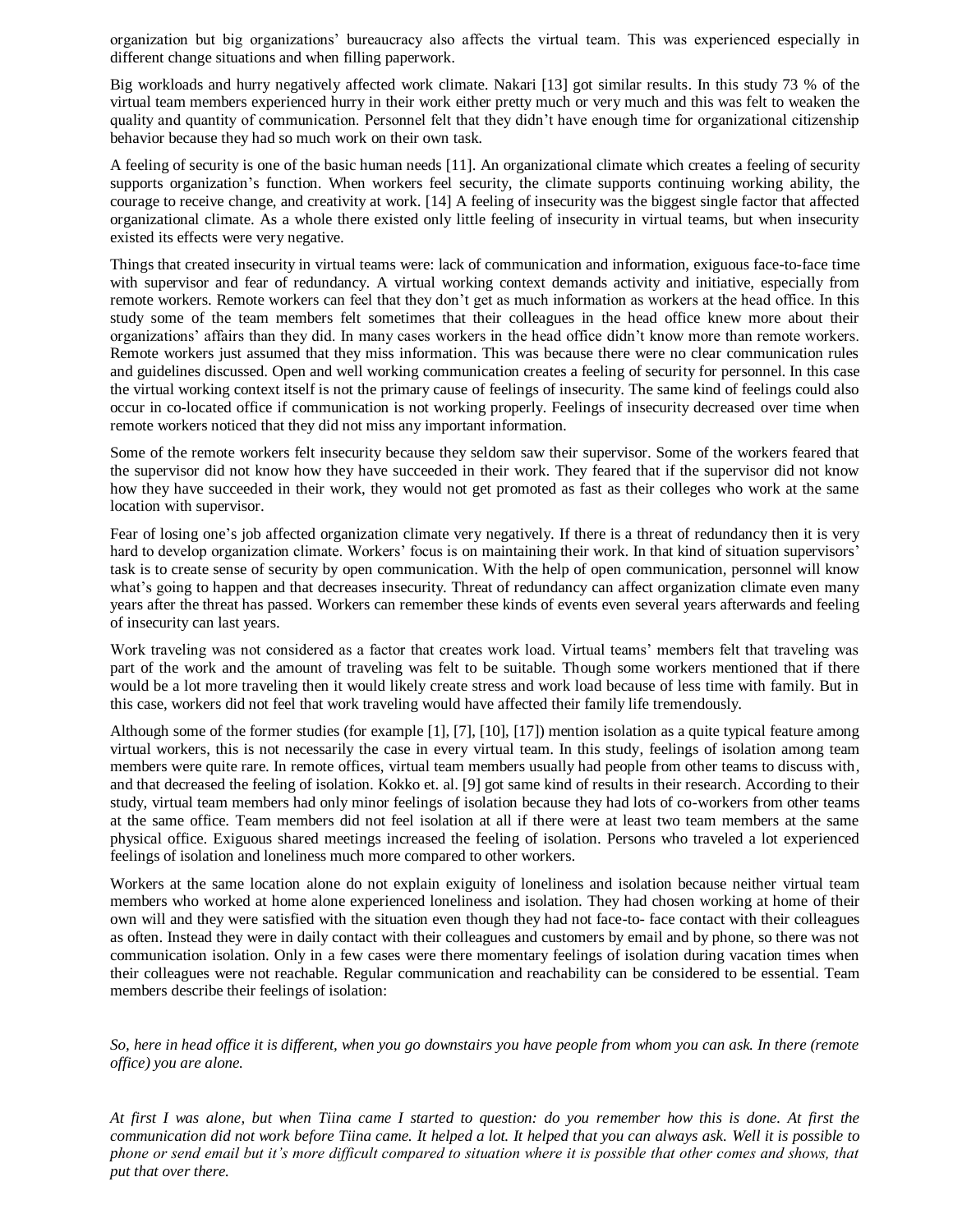One challenge remote workers faced was lack of professional communications connection. Several virtual team members missed substantial professional discussion with experts in teams where single team members worked in different remote offices. In remote offices, persons from other teams might have worked there also but it was not possible to discuss with them professionally about own team's topics and work tasks, because they did not have same kind of professional competences. It was easier to discuss about work related topics with team members compared to other team members who worked at the same office. Lack of professional discussion partners was felt to be development area concerning professional development and feeling of security.

When there were at least two persons at the same team in the same office it was easy to ask about work related topics and have a spontaneous discussion. When there is someone to talk to about professional topics it creates a feeling of security and decreases the feeling of loneliness. Some of the team members expressed feelings of loneliness because they lacked professional discussion partners. Lack of professional discussion partners, and the feeling of loneliness, decreased work motivation. Though, as a whole it did not have significant effect to work motivation because feelings of loneliness were present only occasionally.

#### **4 DISCUSSION**

The virtual working context has some challenges concerning work load and work well being. Social well being at work is an especially challenging factor. Human beings seem to be "social animals" and, in many cases, miss social contact with one another. It seems that, despite the possibilities offered by electronic communication, people miss face-to-face contact. With help of electronic communication tools it would be possible to contact team members despite physical distance and not feeling isolated. But it still seems that people are not quite yet used to communicating with electronic tools as naturally as face-to-face. For example, in this study, workers did not feel isolation at all if there was someone from same team with them at the same office. So, physical proximity was still an important factor for workers' well being.

Physical distances set some challenges that are not so easy to solve, even with electronic communication tools. Because of physical distances it is hard to sense team members' emotions and, because of that, offering help and empathy can be hard but definitely not impossible. Regular communication with team members and with supervisors helps to recognize problems and different states of mood before things get too bad.

Work satisfaction and work well being are subjective feelings. Some people like more virtual working than others. Some are used to working by themselves and don't miss the physical presence of other team members as much as other people might. For people who miss social contact and the physical presence of other team members a lot, a virtual working context can be challenging and, for them, feelings of isolation and loneliness are likely.

In general there were quite a few work loading factors in virtual teams Many work load factors are independent of working context. In many cases, the virtual working context itself is not the cause of work load factors. For example hurry, stress and feelings of insecurity can exist also in co-located office. Though, in the virtual organization context these elements can appear easily if things are not working, or if there are not clear rules for communication and working. By discussing and agreeing communication rules, and with organization citizenship behavior, it is also possible to avoid feelings of insecurity amongst personnel and decrease stress and hurry.

#### **REFERENCES**

- [1] Armstrong, D. & Cole, P. 1996. Managing distances and differences in geographically distributed work groups. In S., Jackson & M. Ruderman (Eds.) Diversity in work teams. Research paradigms for a changing workplace. Washington: American Psychological Association, 187−215.
- [2] Armstrong, D. & Cole, P. 2002. Managing distances and differences in geographically distributed work groups. In P. Hinds & S. Kiesler (Eds.) Distributed work. Cambridge, MA: MIT Press, 167−186
- [3] Bailey, D. & Kurland, N. 2002. A review of telework research: Findings, new directions, and lessons for the study of modern work. Journal of organizational behavior, 23, 383–400.
- [4] Cooper, C. & Kurland, N. 2002. Telecommuting, professional isolation and employee development in public and private organizations. *Journal of Organizational Behavior*, 23: 511–532.
- [5] Dubrin, A. 1991. Comparison of the job satisfaction and productivity of telecommuters versus in house employees: A reserach note on work in progress. *Psychological Reports*, 68**,** 1223–1234.
- [6] Feldman, D. & Gainey, T. 1997. Patterns of telecommuting and their consequences: Framing the research agenda. *Human Resource Management Review*, 7**,** 369–388.
- [7] Fisher, K. & Fisher, M. 2001. The distance manager. A hands-on guide to managing off-site employees and virtual teams. New York: McGraw-Hill.
- [8] Gibson, C. & Gibbs, J. 2006. Unpacking the concept of virtuality: The effects